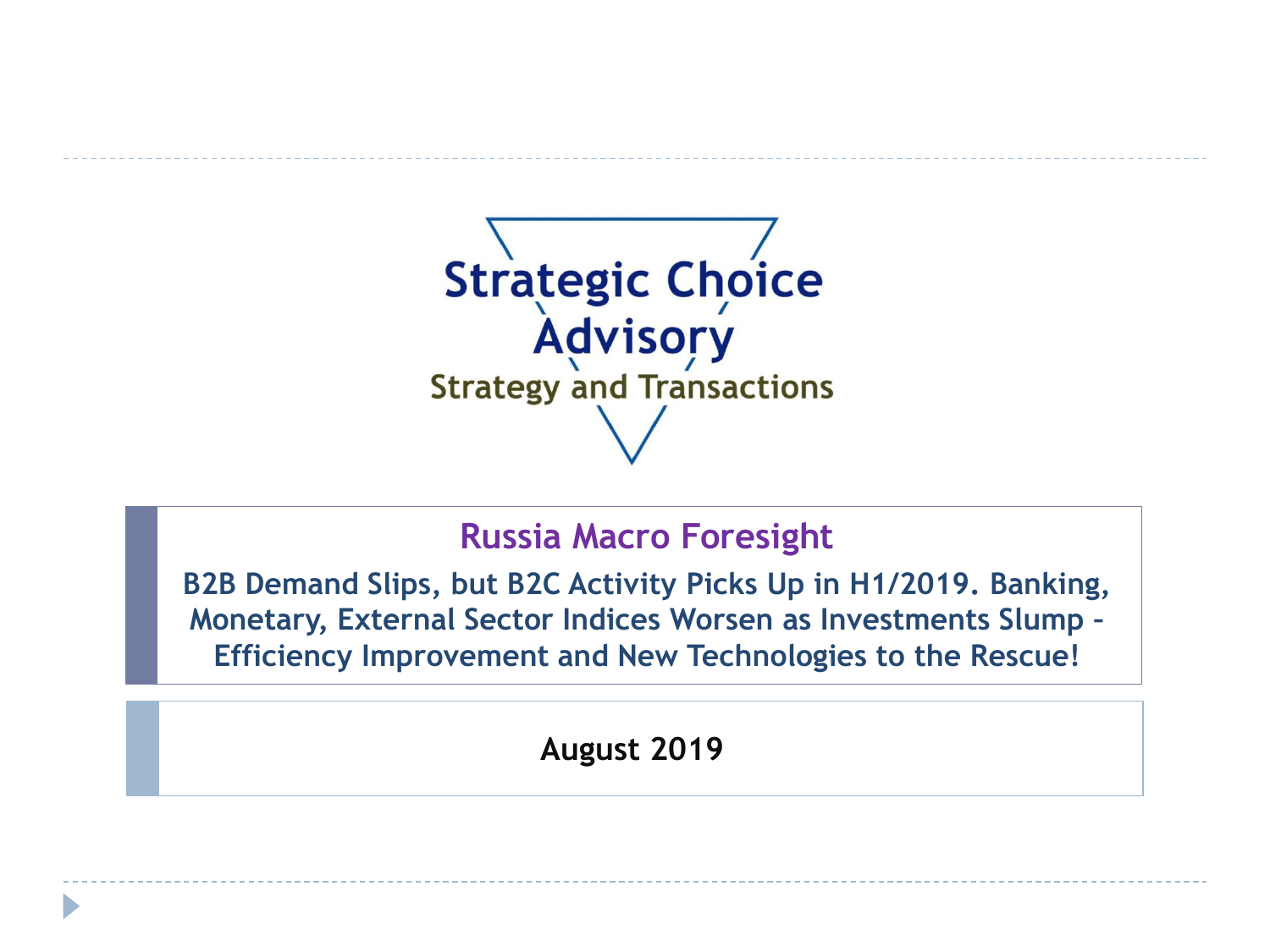## **Sector growth dynamics mixed in H1/2019, as key B2B-oriented sectors slow, but many B2Coriented sectors start feeling more upbeat**

- The economy stayed in a state of slumber in H1/2019, as growth cooled slightly, yet major financial distress was avoided. Our key observations for this period center on two diverging trends, which are starting to reshape the market landscape. Confirming our conclusion in the previous report (Feb 21, 2019), **demand in B2B-oriented sectors continued to wane** after the upsurge driven by import substitution. Meanwhile, **many B2C-oriented sectors are now becoming more vibrant**, even though consumer demand is only starting to recover from the latest crisis
- **Industrial production (IP) growth made up a comely 2.6% y/y in H1, easing just a bit** after reaching 2.9% in full-2018. **Among the out-performers are a lot of B2C-oriented sectors**, including food (3.8%), especially meat (9.2%) and ready-to-cook meat products (10.1%), cheese (7.2%), and sunflower oil (12.1%); pharmaceuticals (16.7%!); computers and electronics (4.6%, albeit slowing from last year); building materials (7.1%; after a slump), and wallpaper (16.3%)
- Wood products (8.2%), including fuel briquettes (40.1%); and metal products (6%), including pre-fabricated metal structures (5.8%, after a significant decline last year) are also seeing solid growth. Altogether, this reflects the **starting recovery in housing construction, also a B2C-oriented sector** *(for details, please see the next slide)*
- **Total pre-tax corporate profit growth picked up further to 36.5% y/y in Jan-May,** as profit in manufacturing jumped 50.1%
- The brisk growth in foods came alongside **an encouraging uptick in agriculture - 1.2% growth after a sudden 0.8% decline** in full-2018 (which we attributed mainly to market saturation). Growth in livestock resumed, while horticulture was supported by good weather (at least, through end-June in key regions; the weather has deteriorated since), as vegetable sowing rose 5.7% y/y. **Fertilizer production shot through the roof** (sadly, killing off large populations of bees across the country, now being reviewed by authorities), and **agricultural equipment soared well into the double-digits**. This proves agriculture still has a lot of potential. That said, the well-saturated **dairy segment does not appear to be feeling well**, as milk dropped 1.5%, and butter – 5.8%. Nevertheless, **sector profit skyrocketed 55.3% y/y** in H1 • Surprising negatively were textiles and apparel (-3.3% and -4.5%,
- respectively); key B2B sector machinery and equipment (-3.7%; after robust growth); and fish (-3.3%, also after several years of strong growth). **Overall, growth in a number of B2B-oriented sectors slowed in H1**, compared to previous years

| Indicator, % y/y               | 2016   | 2017   | 2018   | H1/2019 |
|--------------------------------|--------|--------|--------|---------|
| Industrial production          | 1.3    | 2.1    | 2.9    | 2.6     |
| Cargo transport turnover, o/w: | 1.8    | 5.5    | 2.9    | 1.7     |
| Railway                        | 1.6    | 6.4    | 2.3    | 2.0     |
| Automobile                     | 0.4    | 2.3    | 2.2    | 7.2     |
| Agriculture                    | 4.8    | 3.1    | $-0.8$ | 1.2     |
| Retail trade                   | $-4.6$ | 1.3    | 2.8    | 1.7     |
| Construction, o/w:             | $-4.3$ | $-1.2$ | 5.3    | 0.1     |
| Housing                        | $-6.0$ | $-1.3$ | $-4.5$ | 3.7     |
| Fixed capital investment       | $-0.6$ | 4.4    | 4.1    | $0.5*$  |
| * - Q1/2018, $%$ y/y           |        |        |        |         |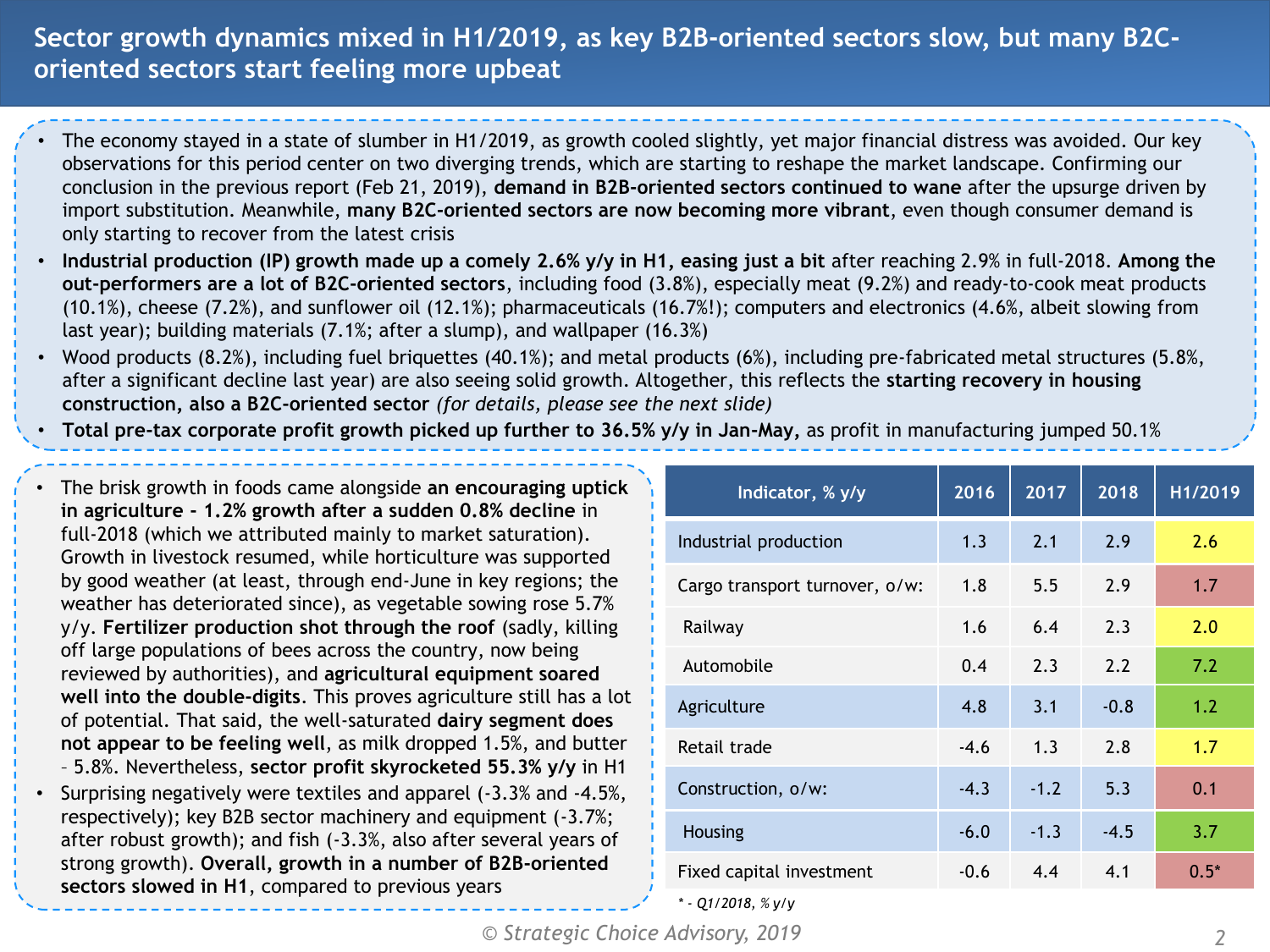## **B2B vs. B2C demand dichotomy seen also in construction, transport, and inflation data. Profit still grows strongly in key sectors, but rising CPI inflation can affect consumer demand, going forward**

- Further highlighting the B2B vs. B2C dichotomy, growth in construction slowed to 0.1% y/y vs. 5.3% in full-2018 (owed to methodology revisions in industrial construction, which we believe may be justified). Looking closer, we can see **housing construction finally got out of the red**, growing 3.7%. This means industrial construction contracted now, as evidenced also by the **slump in fixed capital investment** (0.5% in Q1/2019, per latest available data, vs. 4.1% in full-2018). **Still, construction sector profit soared 5-fold in H1**
- Retail trade grew 1.7%, positive in itself, but lower than 2.9% in full-2018. This shows consumer demand still has not recovered to a point where it can sustain output growth across the board. Encouragingly, **wholesale & retail trade profit soared** 73% y/y in Jan-May
- Also proving the divergence in B2B vs. B2C demand, **cargo transport turnover slowed further to 1.7%, as growth in railways (mainly B2B) slid to 2%, but automobile transport (mainly B2C, last mile) surged 7.2% vs. 2.2% in full-2018.** Profit in transportation and storage overall leapt 68.7% in H1, but rose just 33.4% in railways (still managing to fuel double-digit growth in rolling stock output)
- Positively, **solid output growth continued in chemicals** (2.8% overall), especially in ethylene (3.8%); abovementioned fertilizers (watch out, bees…); and plastics (3.1%), most notably, PVC, and PP and other PO
- Mirroring the boom in pharmaceuticals**, medical equipment gained another 16.7% y/y**, driven by import substitution. Also related to the **trend of people investing more in their health**, bottled water production surged 19.4%, whereas soft drinks rose a mere 1.2%
- Yet another sign of weaker B2B demand can be found in **PPI inflation slowing to 8.9% y/y in H1/2019**, after hitting a dangerously high level of 11.7% in full-2018. Strongest price growth in H1/2019 was seen in extraction, chemicals, automobiles, furniture, and railway transport
- Meanwhile, as we predicted several reports ago, **CPI inflation picked up further to 5.1% y/y in H1/2019** after reaching a record low of 2.4% y/y during H1/2018
- Actually, **we feel official data understates actual CPI inflation.** We have seen food prices hiked about 10% m/m in June alone in various stores, after notable growth from year-start (way beyond the marginal 2pp VAT increase). Official data shows food prices up only 6% ytd
- Going forward, **higher CPI inflation can nip the consumer demand recovery in the bud…**



*<sup>©</sup> Strategic Choice Advisory, 2019 3*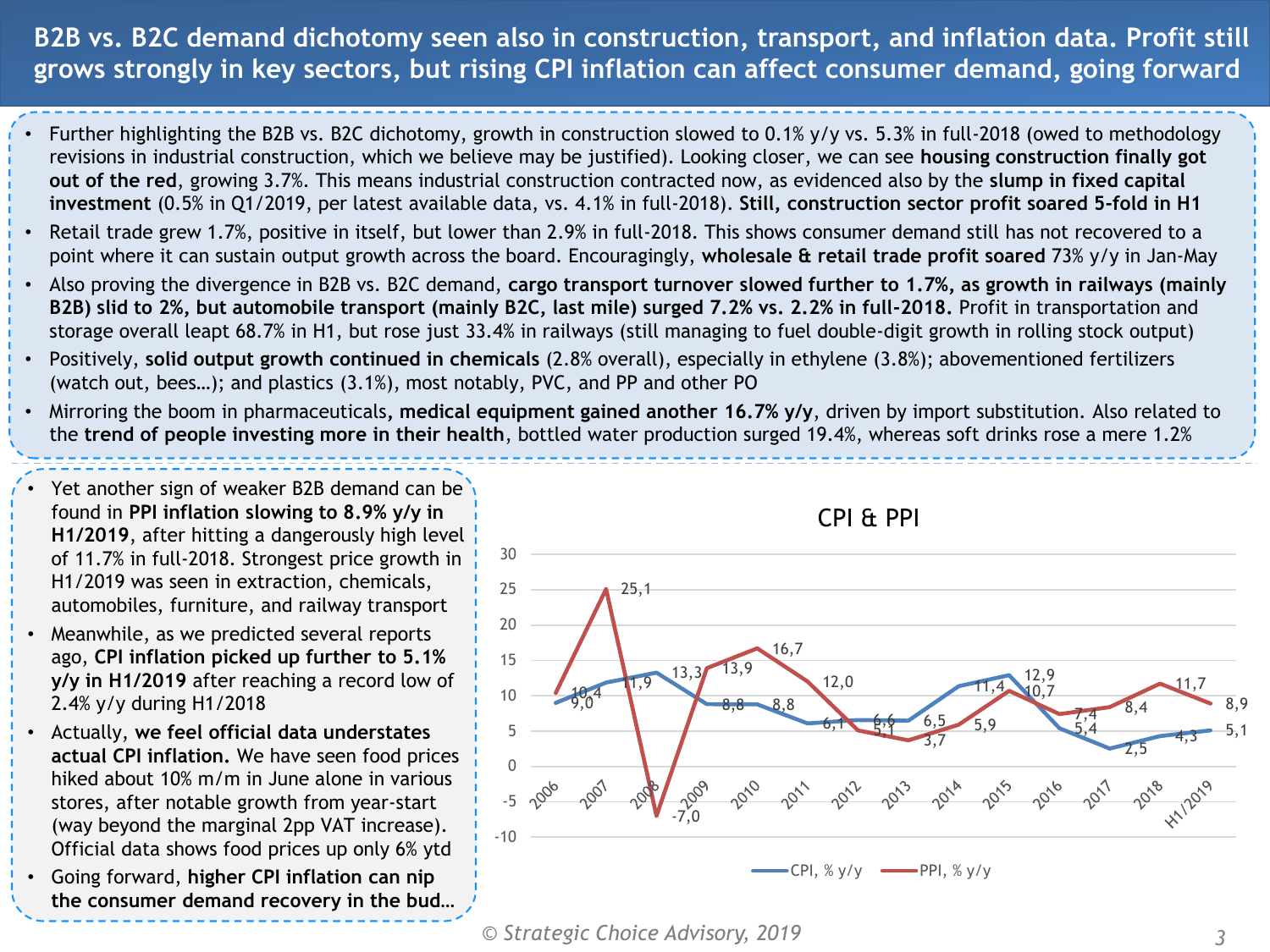**Wage growth slows, real disposable income declines again, holding down consumption. Banking sector situation deteriorates sharply: loans and deposits slump, overdue debt soars**

- **No sooner did real disposable income (RDI) finally grow in 2018, albeit just slightly, the indicator declined again by 1.3% y/y in H1/2019.** Worth noting, a massive methodology revision is underway at RosStat, so the figures may still be updated. But so far, contrary to some critics, who expected the numbers to be artificially inflated, they were actually revised downward
- The latest RDI decline was caused by a **notable slowdown in nominal wage growth** to 7% from 11.6% in full-2018. Coupled with higher CPI inflation, this led to **a drastic slowdown in real wage growth** from 8.5% in full-2018 to just 1.8% in H1/2019
- As we noted earlier, besides wages, this indicator also accounts for mandatory payments, including bank loans. This is why **the population's rapidly growing debt burden is cause for concern.**  Weak growth of savings shows people often borrow mostly to repay previously taken out loans *(for details, see below)*

• In another highly negative, related development, **banking sector figures worsened notably in H1, overturning last year's positive trends.** Total assets still rose 6.8% y/y, but dipped 1.7% ytd

- **Corporate loans slid 0.2% ytd** after a recovery in 2018. **Retail loan growth stayed alarmingly high** at 22.8% y/y. **Corporate deposits rose 13% y/y (vs. 21% in full-2018), declining 2.4% ytd**
- **Individual deposit growth also slowed** by 2.1pps, as deposits rose just 1.8% ytd. **Interestingly, long-term retail deposits rose 4.5% ytd,** and 10.1% since 2018-start. **This is positive for forming longterm assets, but also shows people's reluctance to spend**
- **A highly worrying turnaround took place in overdue debt, which rose 18.4% y/y**. Corporate past due debt surged 25.6% ytd, retail past due debt - 5.5% ytd after dropping 10.4% last year
- At least, **banking sector profit growth stayed strong, easing just slightly to 58.5% y/y** in H1. Our main concern is that **bank profits are not finding their way into the broader economy**

| Indicator, % y/y        | 2016   | 2017   | 2018 | H1/2019 |
|-------------------------|--------|--------|------|---------|
| Real disposable income* | $-4.5$ | $-0.5$ | 0.1  | $-1.3$  |
| Real wages              | 0.8    | 2.9    | 8.5  | 1.8     |
| Nominal wages           | 7.9    | 6.7    | 11.6 | 7.0     |

*\* - Methodology still under review by RosStat; further adjustments may be possible*

| Indicator, % y/y             | 2016       | 2017    | 2018    | H1/2019 |
|------------------------------|------------|---------|---------|---------|
| <b>Banking sector profit</b> | $4.8-fold$ | $-15.1$ | 70.3    | 58.5    |
| <b>Banking sector assets</b> | $-3.5$     | 6.4     | 10.4    | 6.8     |
| Loans to individuals         | 1.1        | 12.7    | 22.4    | 22.8    |
| Loans to corporates          | $-3.6$     | 1.8     | 10.8    | 6.5     |
| Total overdue debt, o/w:     | $-5.1$     | 3.5     | 0.2     | 18.4    |
| <b>Individuals</b>           | $-0.7$     | $-1.0$  | $-10.4$ | $-1.4$  |
| Corporates                   | $-8.9$     | 2.7     | 7.8     | 24.5    |
| Individual deposits          | 4.2        | 7.4     | 9.5     | 7.4     |
| Corporate deposits           | $-13.8$    | 9.2     | 21.0    | 13.0    |
|                              |            |         |         |         |

*© Strategic Choice Advisory, 2019 4*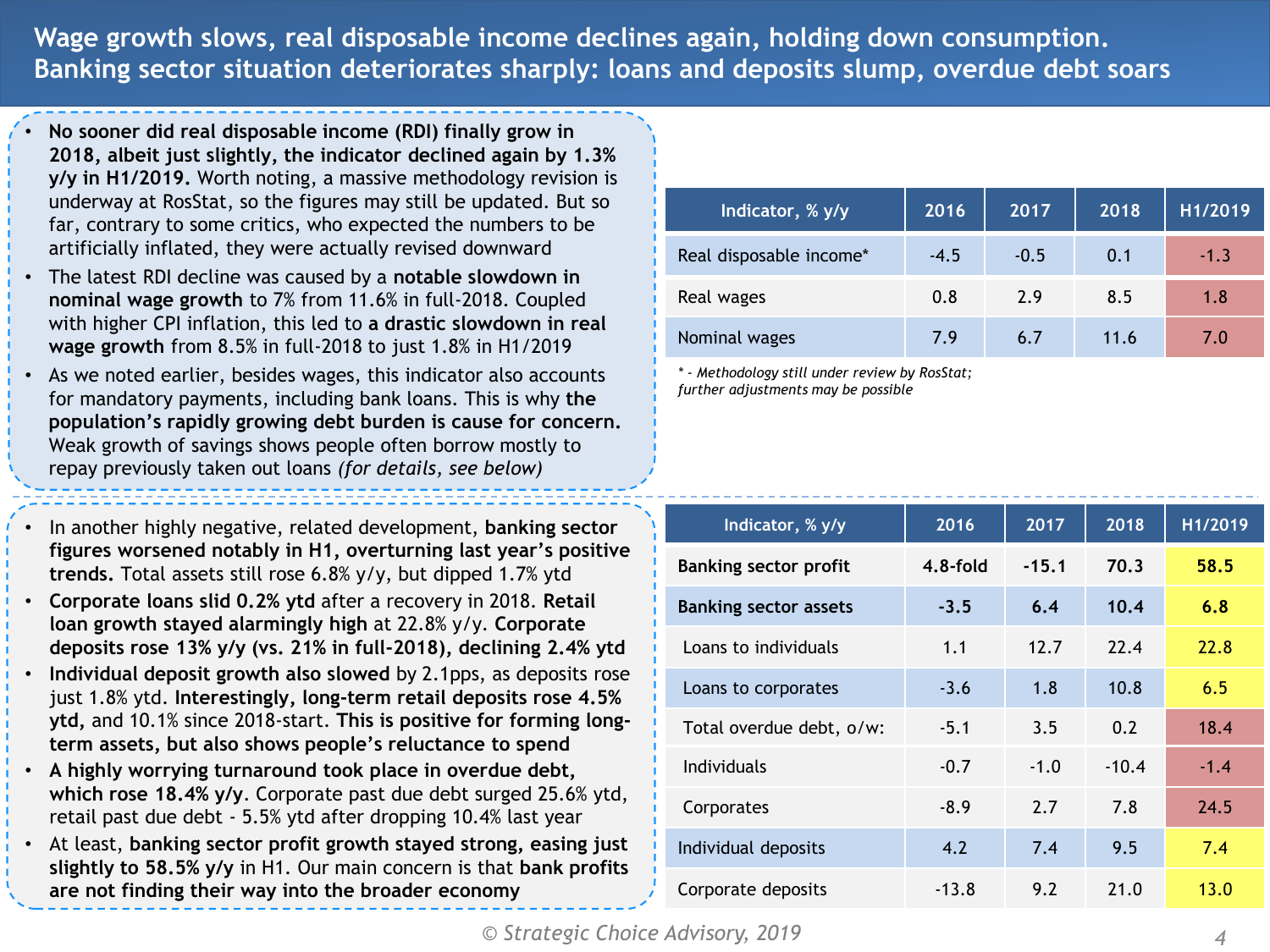**Money supply contracts suddenly, FDI inflows collapse, while foreign debt resurges. Trade surplus stays strong, while government debates whether to provide extra stimuli or focus on stability**

#### **MONETARY AGGREGATES**

- Echoing the deterioration in banking sector indices, key monetary aggregates also did an about face after steady growth. Broaddefinition monetary base dropped and 5.7% y/y and 3.3% ytd in H1, while broad money rose 7.5% y/y, but shrank 0.7% ytd. **It is not as if a liquidity crisis is underway, given strong corporate and bank profit growth**, but credit and cash have indeed become less readily available for both corporates and the population. **The uncertain economic climate seriously hinders investment and spending**
- The latest banking and monetary sector data has sparked a fierce debate within the Russian government, as EconMin, FinMin and CBR have been sparring over whether additional stimuli (first of all, credit) is needed to rev up economic growth, or the debt burden is already too high, especially for the population. EconMin and FinMin say support measures need to be developed for the general public, whose creditworthiness and purchasing power can collapse around 2021-2022. **Many an economist now argue whether growth or stability (read: fiscal prudence) are the top priority for the local economy**

#### **EXTERNAL SECTOR**

- **FX & gold reserves increased by another USD 50bn over H1, reaching USD 518.4bn**. This and other safety cushions keep growing
- According to revised data, FDI inflows hit the lowest level on record, making up a meagre USD 7.4bn in 2018 vs. USD 24.4bn in 2017 and USD 33.9bn in 2016. By the same token, FDI outflows made up USD 31.9bn in 2018 vs. USD 36.8bn in 2017 and USD 22.3bn in 2016. Thus, net capital outflows have intensified dramatically, as it is more lucrative and safer to invest in and keep money abroad
- **Total foreign debt grew USD 27.7bn (6%) ytd in H1** to USD 482.4bn. It is still down USD 8.4bn y/y, but the latest increase, driven by government debt (up 46.4% ytd to USD 64.3bn) and corporate debt (up USD 11.8bn ytd to USD 326.1bn) is worth watching. Reassuringly, corporate short-term external debt receded after the recent pent-up, while new debt mainly came from existing foreign owners. But the fact government short-term debt keeps surging is a sign **longer-term borrowing remain problematic amid Western sanctions**
- The trade surplus remained strong, but declined 2.6% y/y USD 72.3bn in H1, as both exports and imports dropped 2.5% y/y. As we noted last time, the share of value-added goods continues rising, even if masked somewhat by growing exports of oil products and LNG (which keep the total share of oil&gas at around 60% of exports). However, **exports of other key manufactured goods, including** chemicals, foods, and metals, were, indeed, weaker in volume terms in H1, after robust growth. In imports, machines & **equipment slumped, reflecting (yet again) weaker B2B demand**
- Worth noting, the share of Asia Pacific countries in foreign trade rose to 31.6% in Jan-May 2019 vs. 29.3% a year ago, while that **of the EU fell to 42.6% vs. 44.2%.** Strongest growth was seen in trade with the Republic of Korea (23.4%)

#### **PUBLIC SECTOR**

• The federal budget surplus stayed at a solid 2.1% of GDP in H1 vs. 2.7% in full-2018, supporting long-term economic stability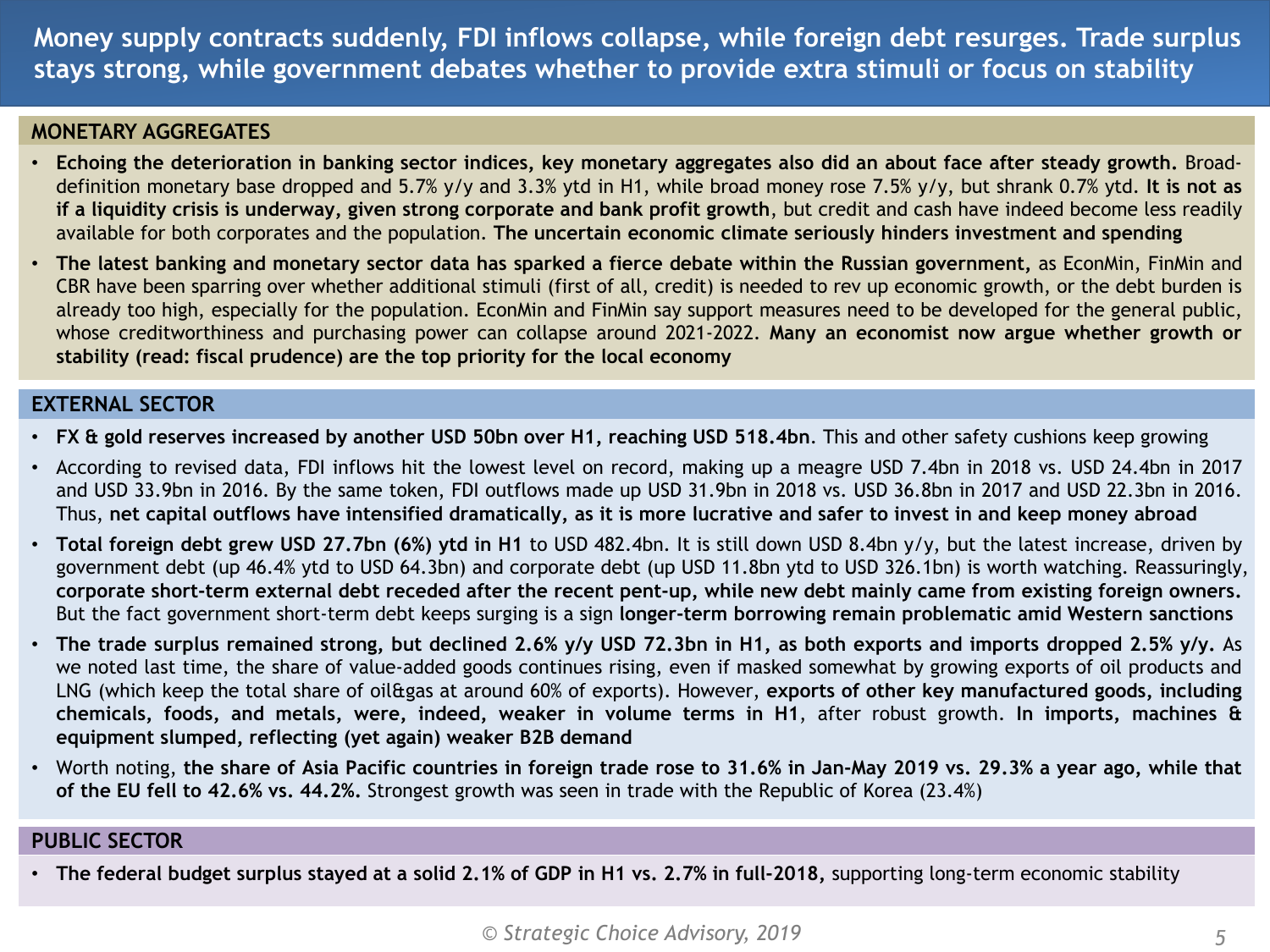### **To sum up:**

Pitching in to the current debate on stimuli vs. stability, we can say that **if economic growth stays low, as is the case now,** and inflationary pressures remain in place, debt levels are still bound to increase, threatening long-term stability. The government is trying to spur investments via what are called national projects, targeting infrastructure and technology development, but these **efforts remain rather vague** for the broad investment community. Plus, **such projects need to be** better structured and benefit not only the chosen few, the major players who are close to government procurement, which now fosters widespread corruption. So far, the impact of these initiatives remains doubtful.

So, while government authorities are figuring out the overall course of economic development, **what is an investor to focus on, for the time being?**

- **1. B2C sectors, including foods and, to an increasing extent, building materials and home décor** (minding the risk of saturation, especially in foods). The eCommerce option for home décor/ DIY, together with relevant services, may also be a good bet
- **2. Russians' newfound desire to invest in one's health continues fueling medical services, medical equipment,** "healthy foods and beverages (albeit market saturation and scale factors have to be weighed up here), and biotechnologies (going forward). Various eHealth and diet/ cook-it-yourself (healthier eating) solutions are also finding interest from consumers
- **3. Electronics, including component-based end product solutions, have significant upside**, despite already stepped up import substitution, and are under-saturated so far. The economy of scale is an important factor to consider here
- **4. Logistics remain quite attractive, as businesses fight to improve efficiency amid tougher competition.** There is still a lot to optimize and integrate in this area, given Russia's vast geography. Services and electronic solutions for logistics and transportation are now seeing robust growth
- 5. Overall, given the saturation of a rising number of sectors, and feeble prospects for extensive development (business/revenue growth) for many players therein, **we believe businesses will be putting more emphasis on products and services that allow intensive development**, i.e. boosting profit margins or gaining a competitive edge via new technologies. A good example is chemicals, now spurred by import substitution (cutting costs) and the ability to get required specifications for end products via customization by existing manufacturers, boosting/modernizing capacities
- 6. Altogether, **new technologies (read: new market segments) can provide the spark**, the light at the end of the tunnel for both businesses and individuals, wary of their low profit/income predicament. A new hope, a "force awakening", and the means to achieve a better life are what is needed for the rise of individuals in this society (politics aside)